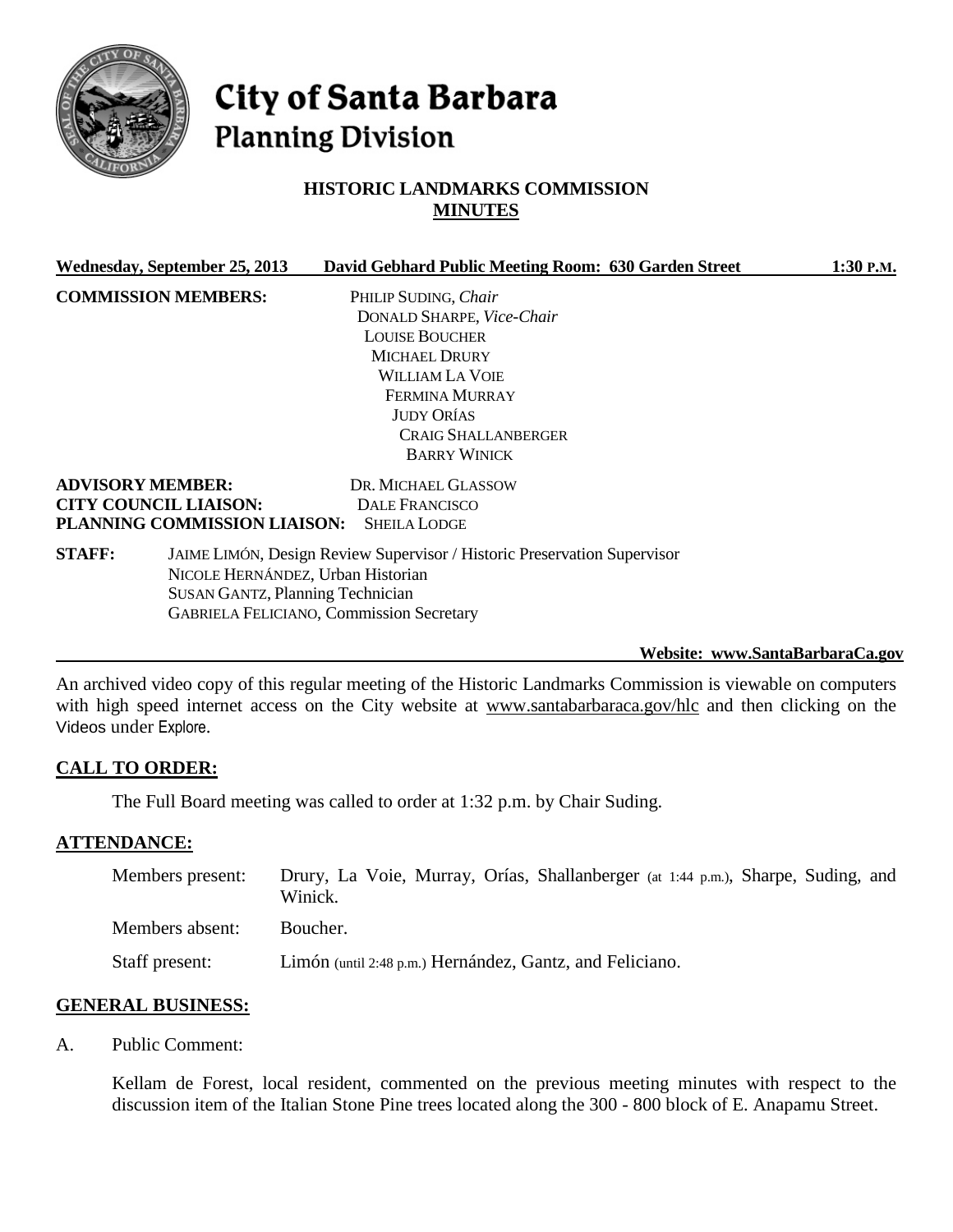- B. Approval of previous meeting minutes.
	- **Motion: Approval of the minutes of the Historic Landmarks Commission meeting of September 11, 2013, with corrections.** Action: Drury/Sharpe, 6/0/1. (Orías abstained. Boucher/Shallanberger absent.) Motion carried.
- 
- C. Consent Calendar.

| <b>Motion:</b> | Ratify the Consent Calendar as reviewed by Donald Sharpe.              |
|----------------|------------------------------------------------------------------------|
| Action:        | Winick/La Voie, 7/0/0. (Boucher/Shallanberger absent.) Motion carried. |

- D. Announcements, requests by applicants for continuances and withdrawals, future agenda items, and appeals.
	- 1. Ms. Gantz announced that Commissioner Boucher would be absent from the meeting.
	- 2. Chair Suding announced that on Tuesday, September 24, 2013, he and Commissioner Drury conducted a site visit at the Lobero Theatre to view a mock-up of proposed sign lighting (which must return to the HLC full board for approval of a Review After Final).
	- 3. Commissioner Orías requested a time and date for a tour of the Santa Barbara Museum of Art. It has not been scheduled, but Staff will inform the Commission as soon as it is.
	- 4. Chair Suding announced that on September 18 he and Commissioners Murray and Sharpe attended a "Walkabout" of a portion of the Safe Passage Corridor project.
	- 5. Commissioner La Voie and Chair Suding reported on the semi-annual joint meeting of the City Council and Planning Commission that was held on Thursday, September 12.
- E. Subcommittee Reports.

Mr. Limón stated that Cameron Benson, Creeks Resources/Clean Water Manager, plans to apply for a State grant to fund a demonstration project for a permeable city street improvement site. He would like to meet with one Commissioner on Friday, October 4, 2013, to discuss possible locations, design and materials. Jill Zachary, Parks and Recreation Assistant Director, gave insight on the process. Chair Suding agreed to attend the meeting.

# **INFORMATION ITEM**

### 1. **HISTORIC FRANCESCHI FLAME TREE**

(1:45) Presenter: Jill Zachary, Assistant Director, Parks and Recreation Department (Presentation on the treatment and propagation plan for the Historic Franceschi Flame Tree located in Parking Lot 12.)

Actual time: 1:51 p.m.

The Commission recessed from 1:53 p.m. to 1:56 p.m.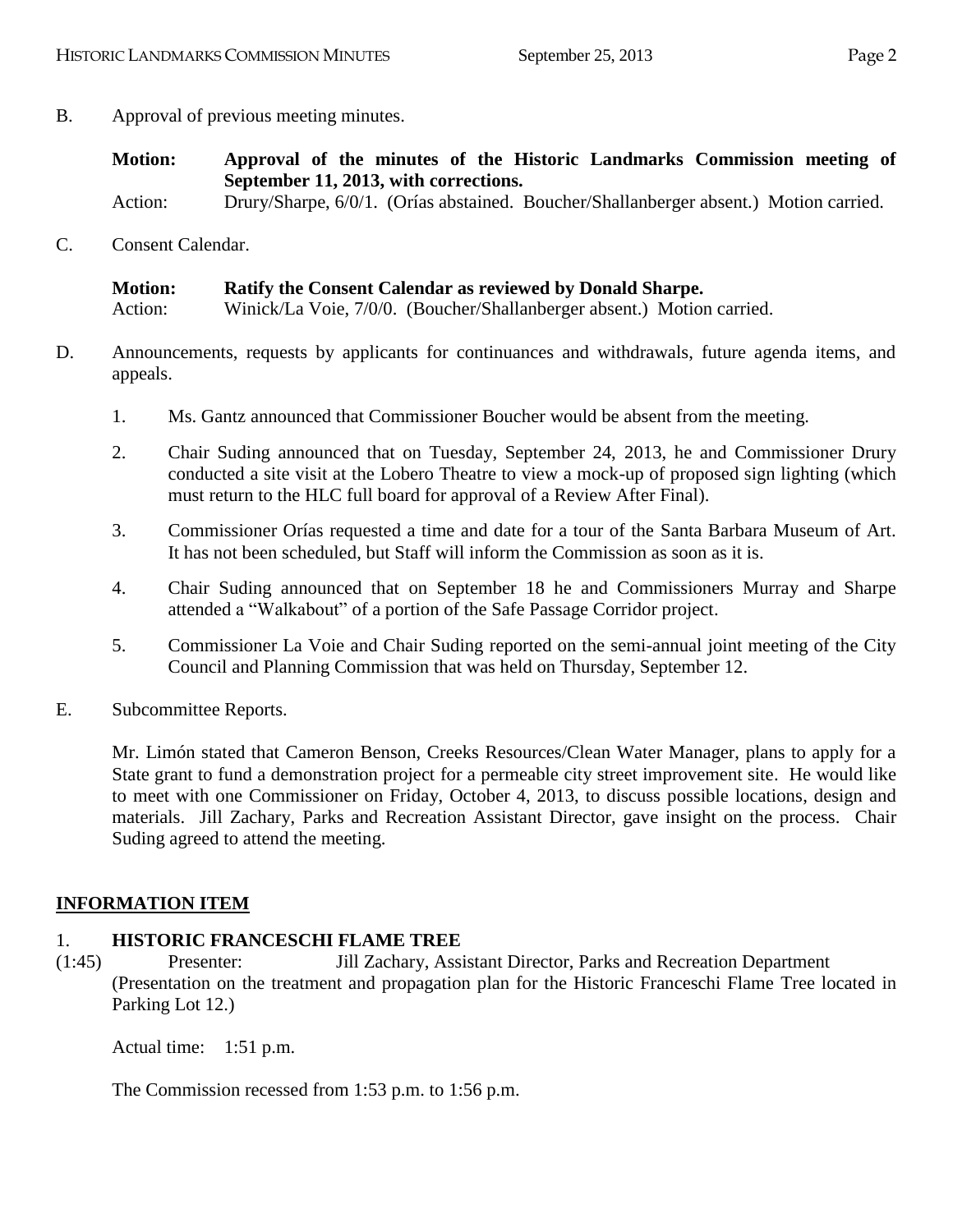Staff comments: Jill Zachary, Parks and Recreation Department Assistant Director, stated that the tree was designated as a City Landmark Tree in 2002. It is the last remnant of Dr. Francesco Franceschi's nursery on lower State Street. The tree suffers from white-rot decay and poses a significant safety hazard. Staff has a proposed approach for treatment and a propagation plan to preserve and replicate it.

In a related matter, Parks and Recreation Department Staff will give a presentation in the month of November, 2013, to illustrate aspects of the Commission's involvement in the preservation enhancement of historic trees that are being proposed as part of the City of Santa Barbara Urban Forest Management Plan currently under development.

Tim Downey, City Arborist/Urban Forest Superintendent, stated that the tree has been declining due to its age and the construction around it. White-rot fungus limits the amount of moisture and nutrients from getting to the upper foliage due to the tree's decay. The base of the tree has eroded away and lack of support has brought safety concerns. The preservation plan for the tree includes reducing its height, preserve it in place for a while, propagate clones for eventual replacement, and monitor its health to evaluate whether it can remain longer or if it should be removed. Information will be posted at the location of the tree as to what is happening to the historic tree.

Public comment opened at 2:04 p.m.

Kellam de Forest, local resident, commended staff for its efforts to save the tree. He questioned whether there are other examples of trees of this type in the city, if Dr. Franceschi combined two species, and why he chose it. Mr. Downey responded that the determination of the species was based on examination of the foliage and it is unknown who hybridized the tree. What is known is that it was being sold in Dr. Franceschi's nursery. There is a similar tree in Goleta called the Sexton Flame Tree.

Public comment closed at 2:07 p.m.

### **The Commission made the following comments:**

- 1. Appreciation was expressed for the presentation and propagation plan.
- 2. Propagation as a form of preservation is supportable.
- 3. Every effort should be made to inform the public before the tree is reduced in height.
- 4. This type of communication with the Commission as well as alerting the public with respect to significant trees is what was envisioned as a collaborative effort to save them.

# **PUBLIC HEARING**

### 2. **117 W MASON ST**

(2:00) Assessor's Parcel Number: 033-101-003

Staff Member: Nicole Hernández, Urban Historian

(Consideration to adopt a resolution to designate the "Spanish Colonial Revival residence" constructed in 1931 as a City of Santa Barbara Structure of Merit.)

Actual time: 2:25 p.m.

Staff comments: Nicole Hernández, Urban Historian, stated that the property qualifies for Structure of Merit status as per the Santa Barbara Municipal Code 22.22.040 under Criterion A and D. The building retains its integrity of location, configuration, design, materials and setting to qualify for designation.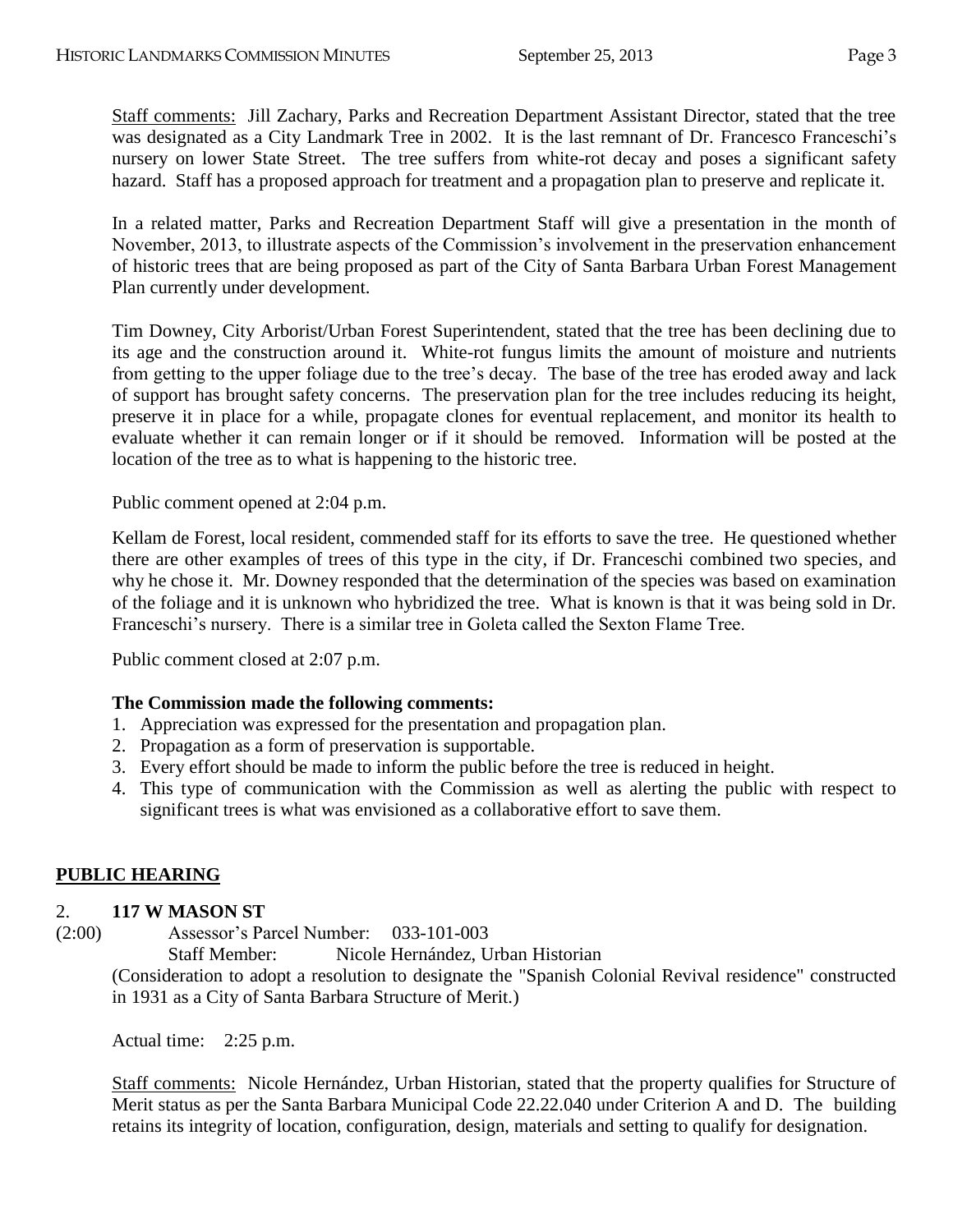| <b>Motion:</b> | To adopt a resolution to designate the "Spanish Colonial Revival residence," located |
|----------------|--------------------------------------------------------------------------------------|
|                | at 117 W. Mason Street, as a City of Santa Barbara Structure of Merit.               |
| Action:        | Drury/La Voie, 8/0/0. Motion carried. (Boucher absent.)                              |

#### **REVIEW AFTER FINAL**

#### 3. **33 W VICTORIA ST** C-2 Zone

| (2:10) | Assessor's Parcel Number: 039-181-001 |                        |
|--------|---------------------------------------|------------------------|
|        | <b>Application Number:</b>            | MST2010-00327          |
|        | Owner:                                | Unity Shoppe, Inc.     |
|        | Architect:                            | <b>PMSM</b> Architects |
|        | Landscape Architect: Arcadia Studio   |                        |
|        | <b>Business Name:</b>                 | Victoria Hall Theater  |

(Proposed renovation and seismic upgrade including a rerouted circulation pattern at the front entry, reconstruction of the stage house at the south elevation, and raising the existing roof height to 55 feet to accommodate a new fly loft. Changes will occur on the north, east, and south elevations. Project requires City Council approval of a Public Works major encroachment permit. This is a *Structure of Merit*: "Former First Baptist Church." The building is eligible for listing as a City of Santa Barbara Landmark, inclusion in the California Register of Historical Resources, and the National Register of Historic Places.)

#### **(Review After Final of exterior color selection and change of decking material. Requires Historic Resource findings.)**

Actual time: 2:29 p.m.

Present: Jason Currie, Project Manager, PMSM Derek Westen, Board Member, Ensemble Theater Company

Public comment opened at 2:35 p.m. and, with no one wishing to speak, it was closed.

| <b>Motion:</b> | Final Approval of Review After Final of exterior colors as proposed with the<br>condition that the paving material for the courty and is not approved. |  |  |
|----------------|--------------------------------------------------------------------------------------------------------------------------------------------------------|--|--|
| Action:        | Shallanberger/La Voie, 8/0/0. Motion carried. (Boucher absent.)                                                                                        |  |  |
| <b>Motion:</b> | Continued two weeks to the Consent Calendar for applicant to restudy the paving<br>material in the courty and with comments:                           |  |  |
|                | 1. Study using a paving material that is a more appropriate solution for the deck. The<br>wooden decking material is not historically appropriate.     |  |  |
|                | 2. The paving material shall have the appearance of concrete pavers.                                                                                   |  |  |
| Action:        | La Voie/Drury, 8/0/0. Motion carried. (Boucher absent.)                                                                                                |  |  |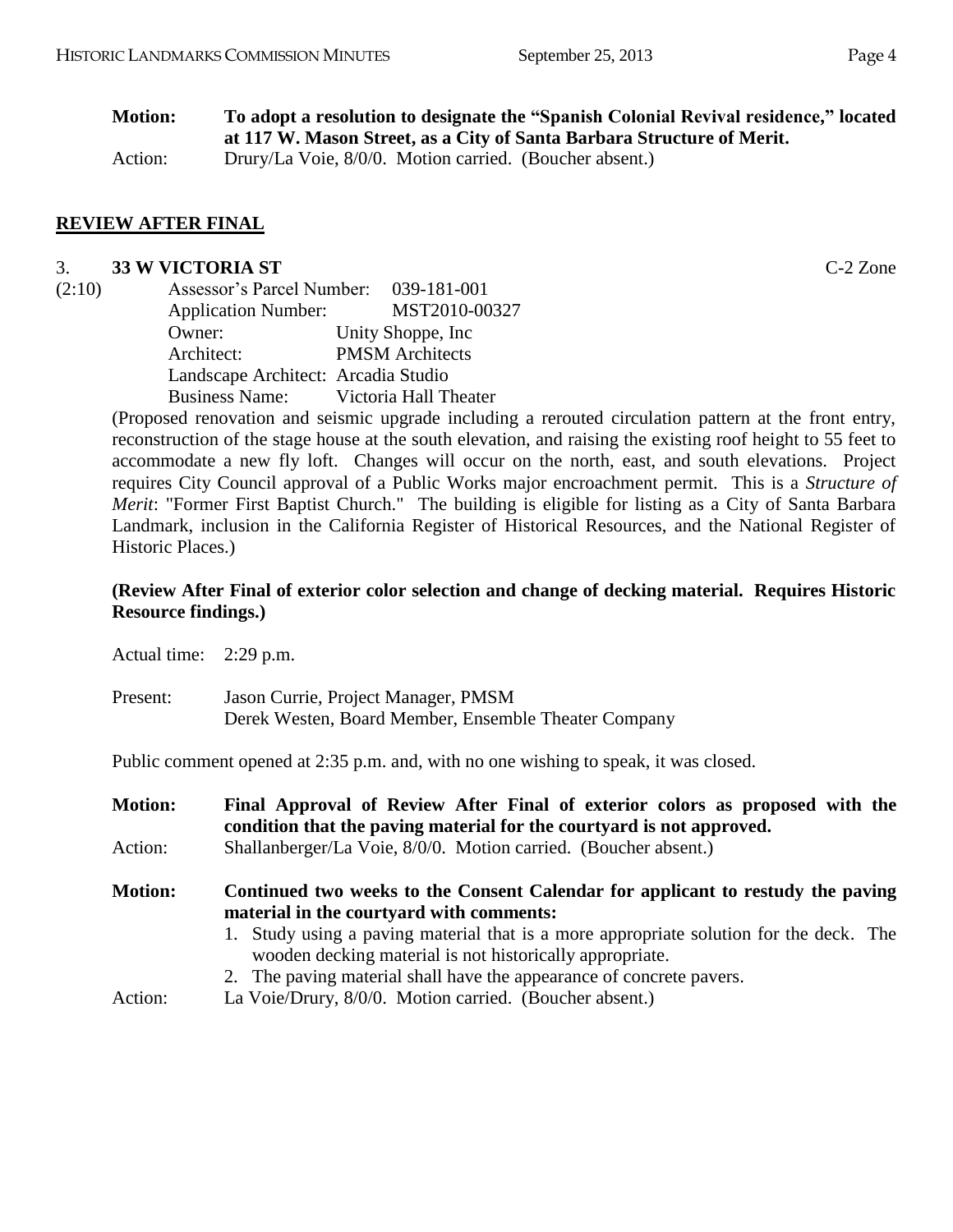### **PROJECT DESIGN REVIEW**

#### 4. **1528 CLIFF DR** E-3 Zone

| (2:30) |                            | Assessor's Parcel Number: 035-170-005 |  |
|--------|----------------------------|---------------------------------------|--|
|        | <b>Application Number:</b> | MST2013-00063                         |  |
|        | Owner:                     | Silvia Ronchietto                     |  |
|        | Applicant:                 | <b>Wallace Ronchietto</b>             |  |
|        | Architect:                 | Lawrence Thompson Architects, Inc.    |  |
|        |                            |                                       |  |

(Proposal to construct a 503 square foot detached two-car garage which includes a 24 square foot second floor master bathroom addition for an existing, 3,272 square foot, two-story single-family residence. The primary façade of the garage would face La Vista del Océano Drive. Also proposed are alterations to existing windows on the south and west elevations, a pergola from the Cliff Drive frontage to an existing entry door, and brick-paved patios at the south elevation. Total development on site would be 3,775 square feet, which is .298, or 93% of the maximum floor-to-lot-area ratio. Staff Hearing Officer review of a zoning modification is requested for the garage location.)

### **(Requires Neighborhood Preservation Ordinance findings and compliance with Staff Hearing Officer Resolution No. 050-13.)**

Actual time: 2:46 p.m.

Present: Lawrence Thompson, Architect

**Motion: Project Design and Final Approvals as submitted with the following finding and comment:**

- 1. The **Neighborhood Preservation Ordinance criteria** have been met as stated in Subsection 22.68.060 of the City of Santa Barbara Municipal Code and that the project.
- 2. The project is in compliance with Staff Hearing Officer Resolution with respect to the proposed front setback modification to allow a two-car garage to be constructed and the installation of a new door under the entry stairs within the required front yard setback along the La Vista del Océano Drive frontage.

Action: La Voie/Drury, 8/0/0. Motion carried. (Boucher absent.)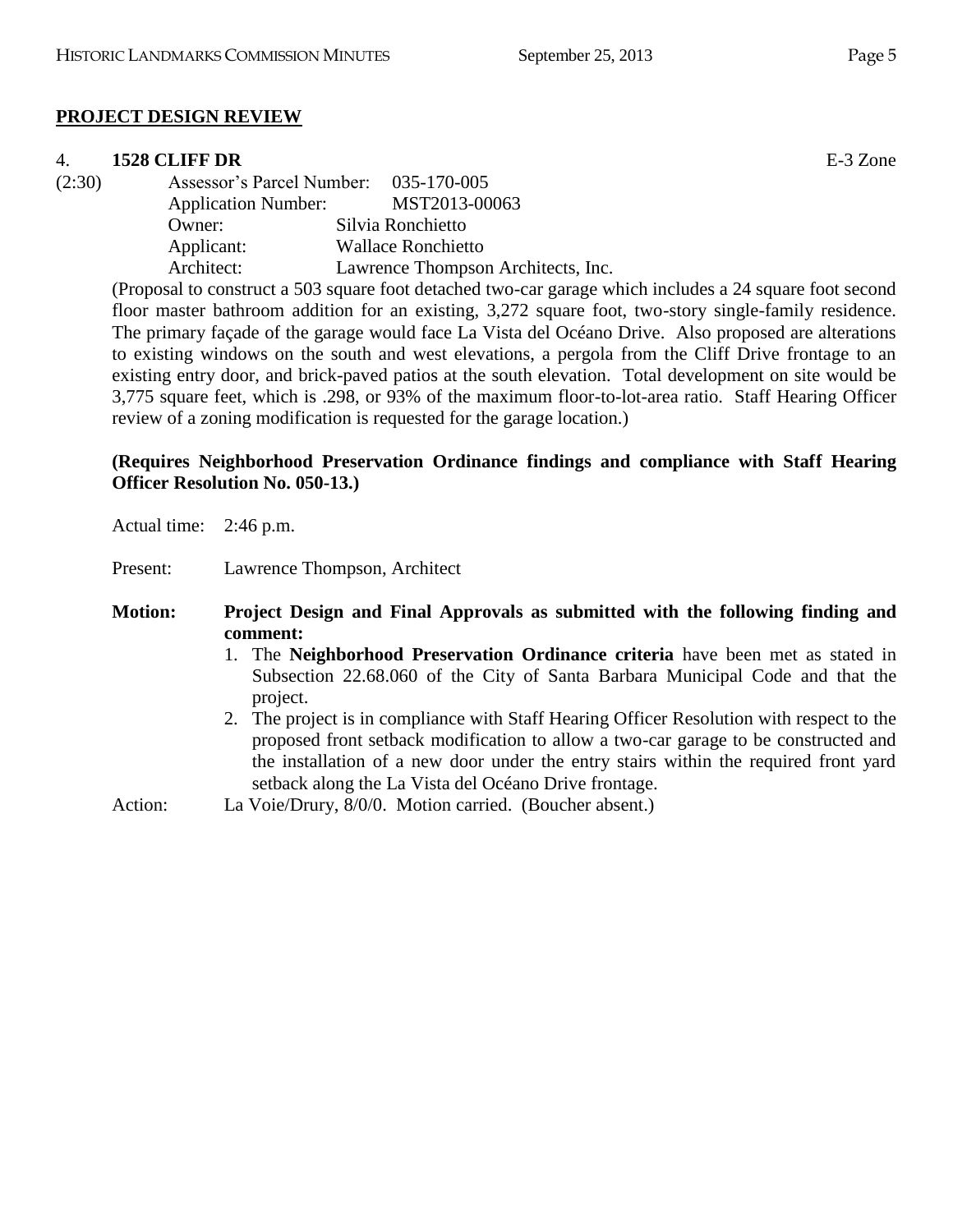### **CONCEPT REVIEW - NEW**

#### 5. **1017 STATE ST** C-2 Zone

(2:45) Assessor's Parcel Number: 039-281-018 Application Number: MST2013-00390 Owner: Victor William & Susan Marie Schaff

Architect: Cearnal Andrulaitis, LLP

(This project involves one building spanning two separate parcels: 039-281-018 and -019. Proposal for a total 136 square foot addition (68 square feet in each of two retail spaces) resulting from the relocation of existing entry doors towards the street. New doors, windows, and tile base are proposed on the front elevation and door and window changes are proposed on the rear elevation.)

### **(Action may be taken if sufficient information is provided. Project requires an environmental finding for a CEQA Guidelines Section 15183 Exemption - Projects Consistent with the General Plan.)**

Actual time: 2:54 p.m.

Present: Brian Cearnal, Architect

### **Motion: Project Design and Final Approvals as submitted with the following findings and conditions:**

- 1. **CEQA Findings made as follows:** The Historic Landmarks Commission finds that the project qualifies for an exemption from further environmental review under CEQA Guidelines Section 15183, based on the City Staff analysis and CEQA Certificate of Determination on file for this project.
- 2. The tile selection shall be a hand-made black tile and return to Staff for final determination.
- 3. The buttresses shall have the scalloped detail recess of the adjacent property.
- 4. The sidewalk material shall be run to the base of the tile brick.
- Action: La Voie/Drury, 8/0/0. Motion carried. (Boucher absent.)

### **\*\* THE COMMISSION RECESSED FROM 3:07 P.M. TO 3:12 P.M. \*\***

### **HISTORIC STRUCTURES REPORT**

#### 6. **1746 PROSPECT AVE** R-2 Zone

| (3:05) | Assessor's Parcel Number:  | 027-141-027            |
|--------|----------------------------|------------------------|
|        | <b>Application Number:</b> | MST2013-00391          |
|        | Owner:                     | Kathleen Luke          |
|        | Applicant:                 | Thomas C. McMahon, AIA |

(Proposal to demolish two existing second floor dormers, construct two new second floor dormers in the same location, raise the roofline by 3'-6", and add a new French door on the rear elevation.)

**(Review of an Amendment to the Historic Structures/Sites Report prepared by Shelley Bookspan. The report found that the proposed alterations represent a less-than-significant impact on a structure found to be worthy of Structure of Merit status.)**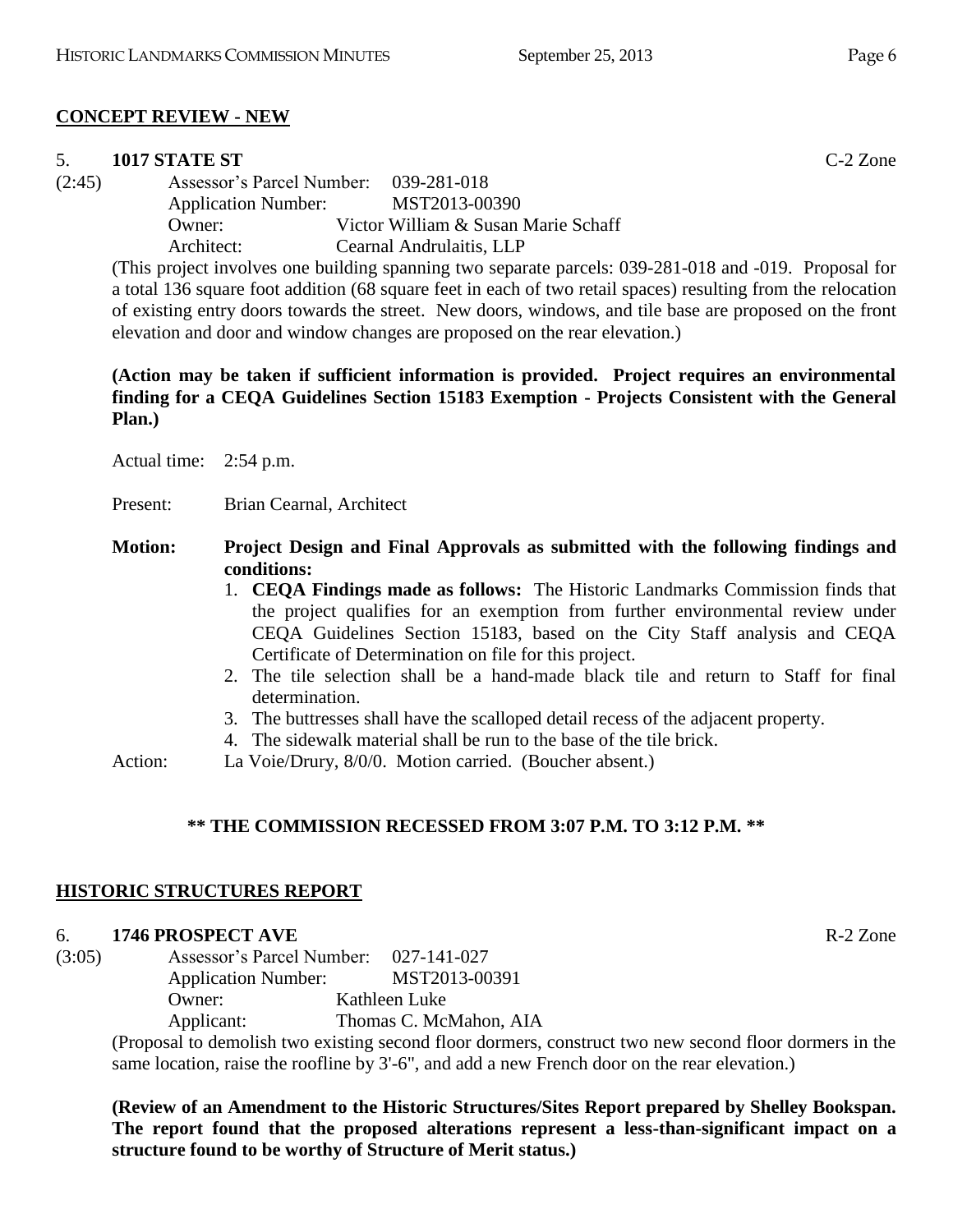Actual time: 3:12 p.m.

Present: Tom McMahon, Architect

Staff comments: Nicole Hernández, Urban Historian, stated that Staff reviewed the Amendment to the Historic Structures Report and agrees with the report's conclusions that the proposed addition of the dormers at the rear elevation meets the State CEQA Guidelines of the MEA and the Secretary of the Interior's Standards for rehabilitation of a historic resource.

Public comment opened at 3:13 p.m.

Kellam de Forest, local resident, commented that the report lacked a street façade of the building and that it would be important to note whether changes to the house would impact the public view. Staff responded that the project will occur in the rear and out of public view.

Public comment closed at 3:14 p.m.

#### **Motion: To accept the report as presented.**

Action: Murray/Sharpe, 6/0/1. Motion carried. (Boucher/Shallanberger absent. La Voie abstained on the premise that he did not receive a copy of the report.)

# **MISCELLANEOUS ACTION ITEM**

#### 7. **1746 PROSPECT AVE** R-2 Zone

| (3:15) | Assessor's Parcel Number:                                | 027-141-027            |
|--------|----------------------------------------------------------|------------------------|
|        | <b>Application Number:</b>                               | MST2013-00391          |
|        | Owner:                                                   | Kathleen Luke          |
|        | Applicant:                                               | Thomas C. McMahon, AIA |
|        | (Droposal to demolish two evicting second floor dermore) |                        |

(Proposal to demolish two existing second floor dormers, construct two new second floor dormers in the same location, raise the roofline by 3'-6", and add a new French door on the rear elevation.)

#### **(Request by Staff to add the structure at 1746 Prospect Avenue to the City's List of Potential Historic Resources.)**

Actual time: 3:14 p.m.

Present: Tom McMahon, Architect

Staff comments: Nicole Hernández, Urban Historian, stated that the structure was deemed eligible as a historic resource in the 2006 Historic Structures Report.

Public comment opened at 3:16 p.m. and, with no one wishing to speak, it was closed.

**Motion: To accept Staff's recommendation of placing the structure located at 1746 Prospect Avenue on the City's List of Potential Historic Resources.** Action: Murray/Sharpe, 8/0/0. Motion carried. (Boucher absent.)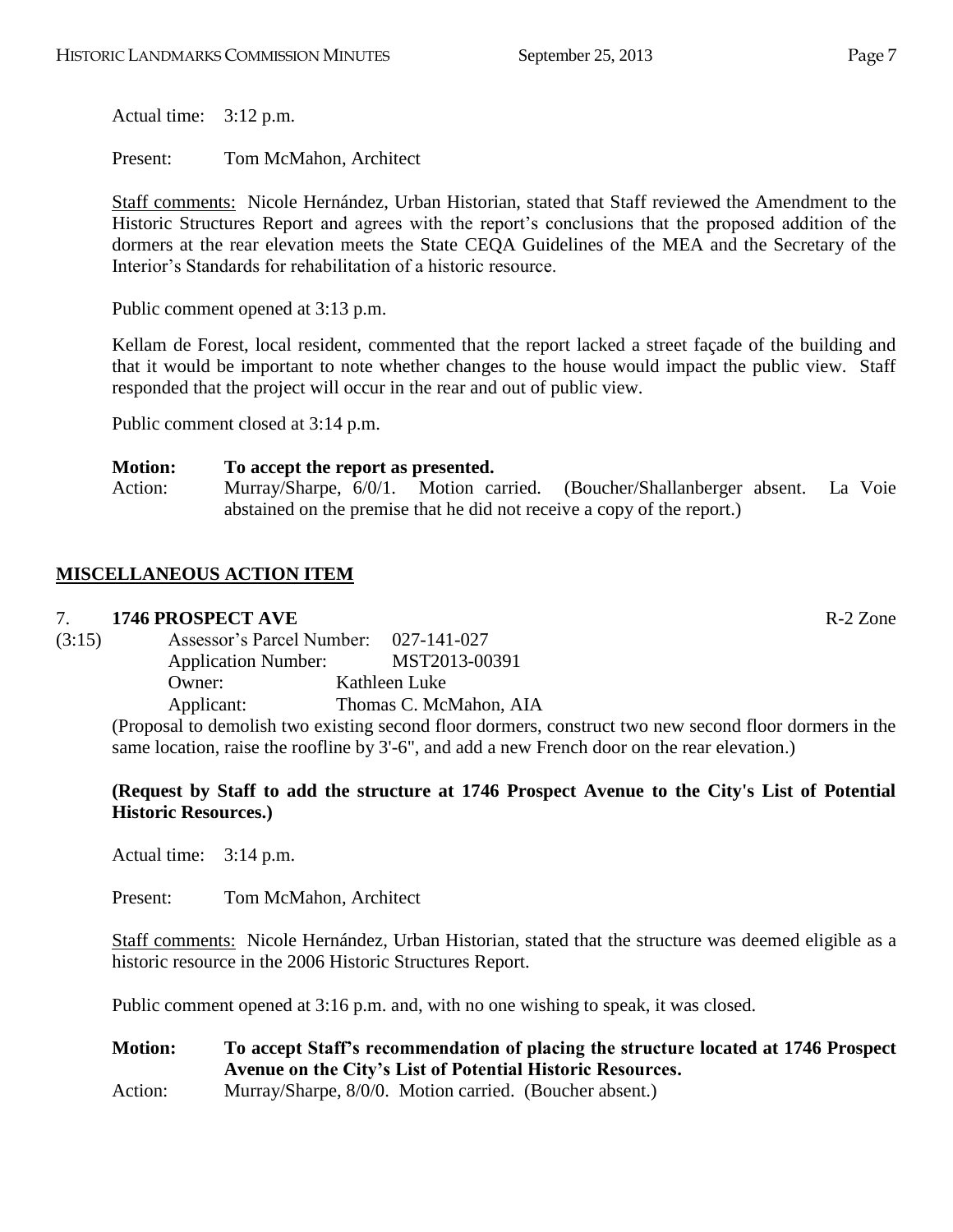# **CONCEPT REVIEW - NEW**

# 8. **1746 PROSPECT AVE** R-2 Zone

(3:20) Assessor's Parcel Number: 027-141-027 Application Number: MST2013-00391 Owner: Kathleen Luke Applicant: Thomas C. McMahon, AIA

> (Proposal to demolish two existing second floor dormers, construct two new second floor dormers in the same location, raise the roofline by 3'-6", and add a new French door on the rear elevation.)

# **(Action may be taken if sufficient information is provided. Requires Neighborhood Preservation Ordinance findings.)**

Actual time: 3:16 p.m.

Present: Tom McMahon, Architect

Public comment opened at 3:19 p.m. and, with no one wishing to speak, it was closed.

# **Motion: Project Design and Final Approvals** with the following finding and condition:

- 1. The **Neighborhood Preservation Ordinance criteria** have been met as stated in Subsection 22.68.060 of the City of Santa Barbara Municipal Code.
- 2. The pergola brackets shall be removed, the surfaces patched and repainted to match the existing building.

Action: Sharpe/Drury, 8/0/0. Motion carried. (Boucher absent.)

# **CONSENT CALENDAR (11:00)**

# **NEW ITEM: PUBLIC HEARING**

# A. **613 E VICTORIA ST R-2 Zone**

Assessor's Parcel Number: 029-093-015 Application Number: MST2013-00338 Owner: Giegerich-Polchin Family Trust Architect: Dawn Sherry

(Proposal to permit an as-built 219 square foot ground floor addition to the rear of an existing 1,216 square foot, one story single-family residence with detached one-car garage. Other alterations will address violations called out in Zoning Information Report ZIR2002-00154 to lower the hedge height, demolish an unpermitted service porch and relocate the water heater, remove a trellis and storage from the required setbacks and garage, and permit site walls which range in height from 3'-6" to 5'-8". Also proposed is to construct a new trellis. Staff Hearing Officer review is requested for a zoning modification. This is a *contributing historic resource to the potential Bungalow Haven Historic District*.)

# **(Comments only; requires Staff Hearing Officer Review.)**

**Continued indefinitely to the Staff Hearing Officer with the positive comment that the addition matches the existing architecture.**